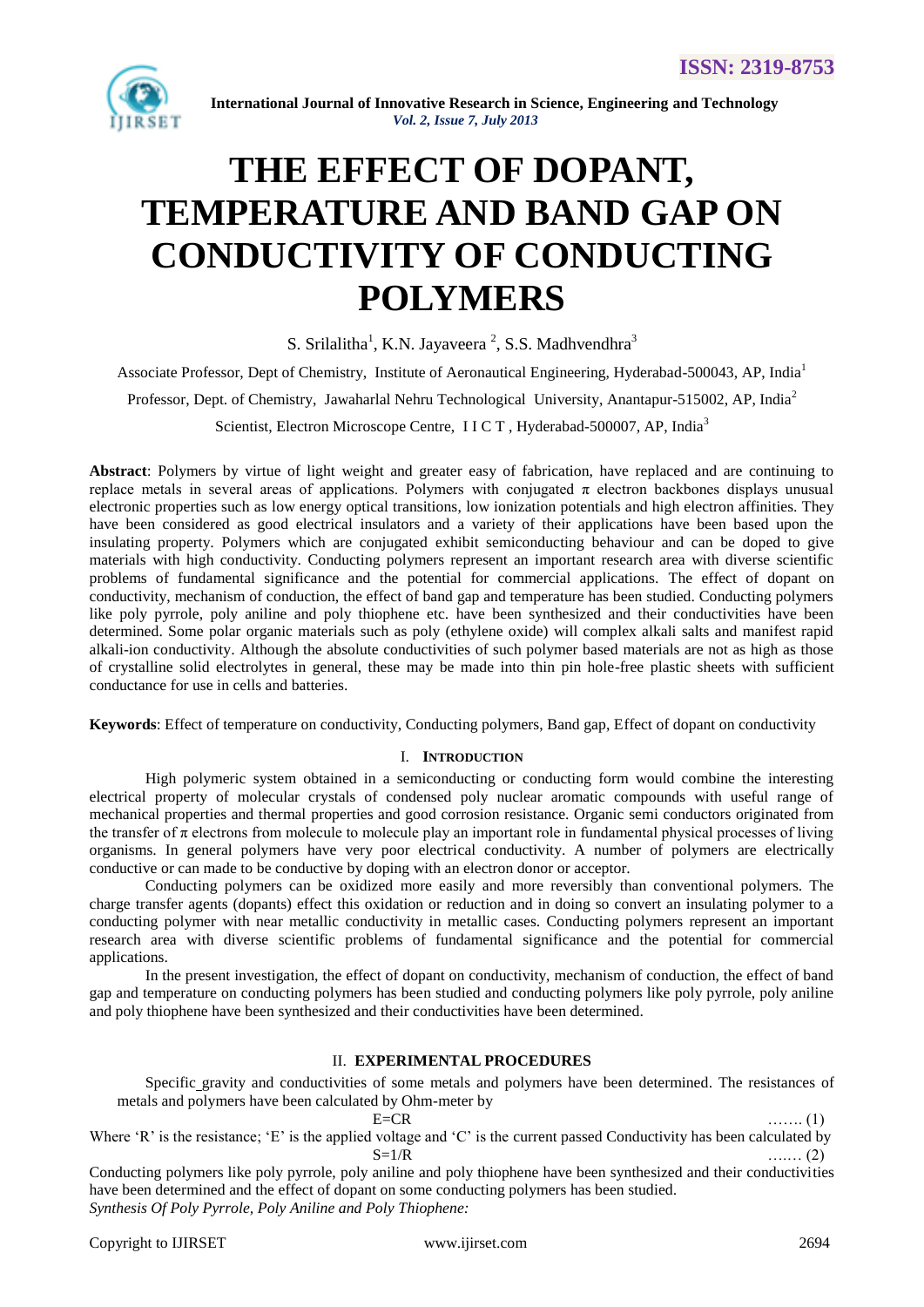

 **International Journal of Innovative Research in Science, Engineering and Technology** *Vol. 2, Issue 7, July 2013*

Poly pyrrole has been prepared by the electro polymersation of pyrrole, a highly coloured, dense conducting film.

 Poly aniline has been obtained by the oxidation of aniline in aqueous acidic media using common oxidants such ammonium peroxy disulphide. Poly thiophene has been synthesized in the doped form and polymerized by the anodic oxidation of thiophene which is very stable in air.

## **III. RESULTS AND DISCUSSION**

It has been observed that the electrical resistance of metals is caused by the scattering of conducting electrons when they collide with ion cores during flow under a potential gradient, thus contributing to a heating effect. The displacement of the cores from their positions arises from their thermal motion. The thermal motion of the ion cores decreases with lowering of temperature with consequent lowering in the resistance character or increase in the conductivity level.

### *A. Effect of Dopant:*

It has been observed that conductivity is increases by doping. Addition of As increases conductivity to 400 S cm<sup>-1.</sup> The conductivity of natural rubber normally an excellent insulator could be significantly increased by adding carbon black which has natural conductivity. The conductivity can be increased by doping with an electron acceptor such as bromine  $({\sim 10^{45} \text{ Scm}^{-1}})$  {1}. The electrical conductivity of an organic polymer-poly acetylene could be increased by a factor of  $10^{12}$  Scm<sup>-1</sup> when it was doped with an electron donor such as alkali-metal ion or an acceptor such as AsF<sub>5</sub> or Iodine  $\{2\}$ . The conductivity of doped poly acetylene is comparable to that of copper on an equal weight basis. A comparison of electrical conductivities and specific gravities of some polymers and common metals and carbon is tabulated (Table 1). Addition of electron donors or acceptors causes doping that result in dramatic electronic and magnetic changes in the inherently conducting polymers along with increasing conductivity or approaching the metallic range.

 Doping is the oxidation or reduction of polymer molecules of poly cations or poly anions. Doping is reversible, removal of dopant or dedoping produces the original low conducting, semi conducting or insulating polymer usually without degradation of the polymer backbone. Doped derivatives of PA are ionic compounds and doping of PA is a redox reaction {3}, In PA, a conjugated polymer {4&5}, the spare electrons are hold by formation of alternate double bonds and single bonds in the polymer structure.

### *B. Effect of Temperature:*

Accumulation of heat and consequent rise in temperature and thermal expansion cause the conducting filler particles in such filed polymer systems move further apart there by leading to a doping trend in conductivity with time of passage of electricity.

 The resistivity of the semi conducting materials decrease with rise in temperature because of the fact that with higher thermal excitation more electrons are released from inter atomic bonds and the applied electric field enables the released electrons in higher numbers more through the mass giving rises to increased electronic conduction with rise in temperature.

### *C. Effect of Band Gap:*

It has been observed that conductivity increases with decreasing band gap which is the amount of energy needed to promote an electron from the highest occupied energy level or valence band to the empty band (conduction band) immediately above it. Metals have zero band gaps, while insulators like many polymers have large band-gaps (1.5 to 4 eV) which impede electron flow. The lowest band gap observed for a polymer is ~1ev reported for poly iso thio naphthalene (Table 2).

# **IV. CONCLUSION**

Polymers which are conjugated exhibit semi conducting behaviour and be doped to give materials with high conductivity as high as  $10<sup>5</sup>S/Cm$ . Due to the presence of this extended conjugation along with polymer back bone, the chains are rigid and possess strong interaction, interactions resulting in insoluble and infusible materials, which are difficult to process. Conjugated polymers can be made soluble without significant loss in their conductivity. Conducting polymers that are stable even in the doped form can be prepared. Although the electrical conductivities of poly pyrrole, poly aniline and poly thiophene are lower than poly aniline these polymers are more stable to effects of oxygen moisture. These polymers capable of transporting electrical charge is due to conjugated  $\pi$  electron consisting of alternating single and double bonds along the polymer chain backbone or ring structure. Doping results in an electron imbalance, and the extended  $\pi$  conjugated structure of the conductive polymer allows the new electron population to move along the backbone when an electric potential is applied.